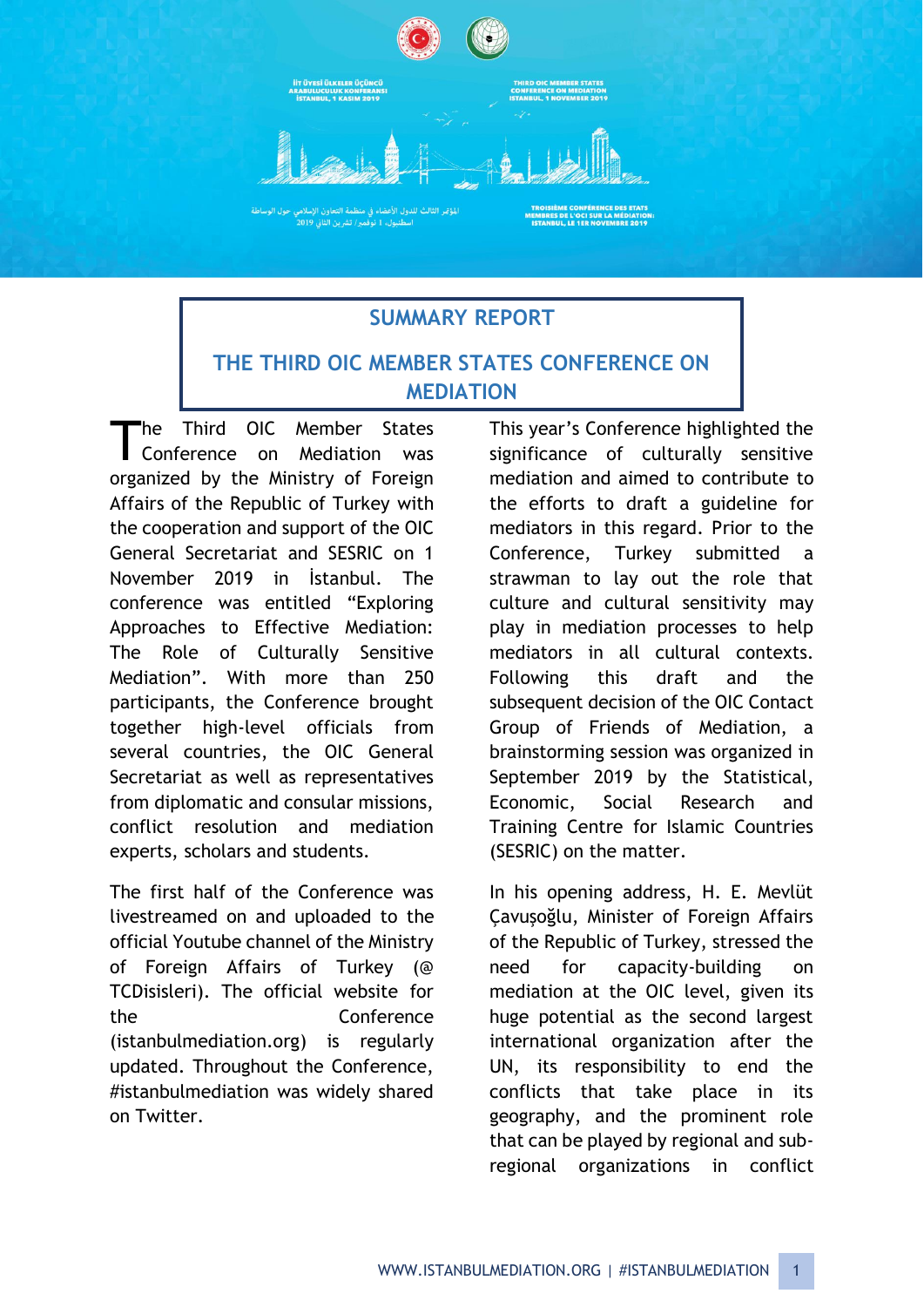

prevention and resolution. Minister Çavuşoğlu underlined that the Conference provided the OIC family with an invaluable opportunity to think together, which is a first step towards acting together.

As a keynote speaker, H.E. Youssef Al-Dobeay, Assistant Secretary-General for Political Affairs of the OIC, reminded the founding principles of the OIC: establishing peace, stability, coherence and security and promoting development across the OIC geography. He echoed Minister Çavuşoğlu's remarks, noting the fact that 60 % of global conflicts take place in the OIC geography, which hampers development efforts and drives countries into poverty. H.E. Al-Dobeay expressed support to mediation in resolving these conflicts and to raising OIC-wide awareness as well as building capacity.

### **FIRST SESSION: "PRESENTATION BY THE HIGH REPRESENTATIVE OF THE UNITED NATIONS ALLIANCE OF CIVILIZATIONS"**

In the first session moderated by n the first session moderated by<br>Ambassador Erdoğan İşcan, member of the UN Committee Against Torture, the High Representative of the UN Alliance of Civilizations (UNAOC) Miguel Moratinos delivered a

presentation on the role of culture and identity.

Before presenting the floor to the High Representative Moratinos, the moderator underscored the importance of upholding the UN system given the amount of devastation and suffering that humanity had to endure in the aftermath of WWII that gave birth to it. He reminded that it was the international community that devised the UN system, which is why it proves a challenging yet necessary task to carry it forward, promoting dialogue and mediation in the process, despite evolving threats.

The High Representative pointed out that there are many complex threats to peace at a time when cultural and religious pluralism is being challenged by the rise in xenophobia, racism and radicalization.

Confirming the value of mediation as the most essential tool for conflict prevention and sustaining peace, the High Representative Moratinos advocated that in order to be effective, mediation must be applied across the full the spectrum of the peace continuum and complemented by social, cultural and religious dimensions. Traditional diplomacy must always be engaged in the process, but due to the complexity of today's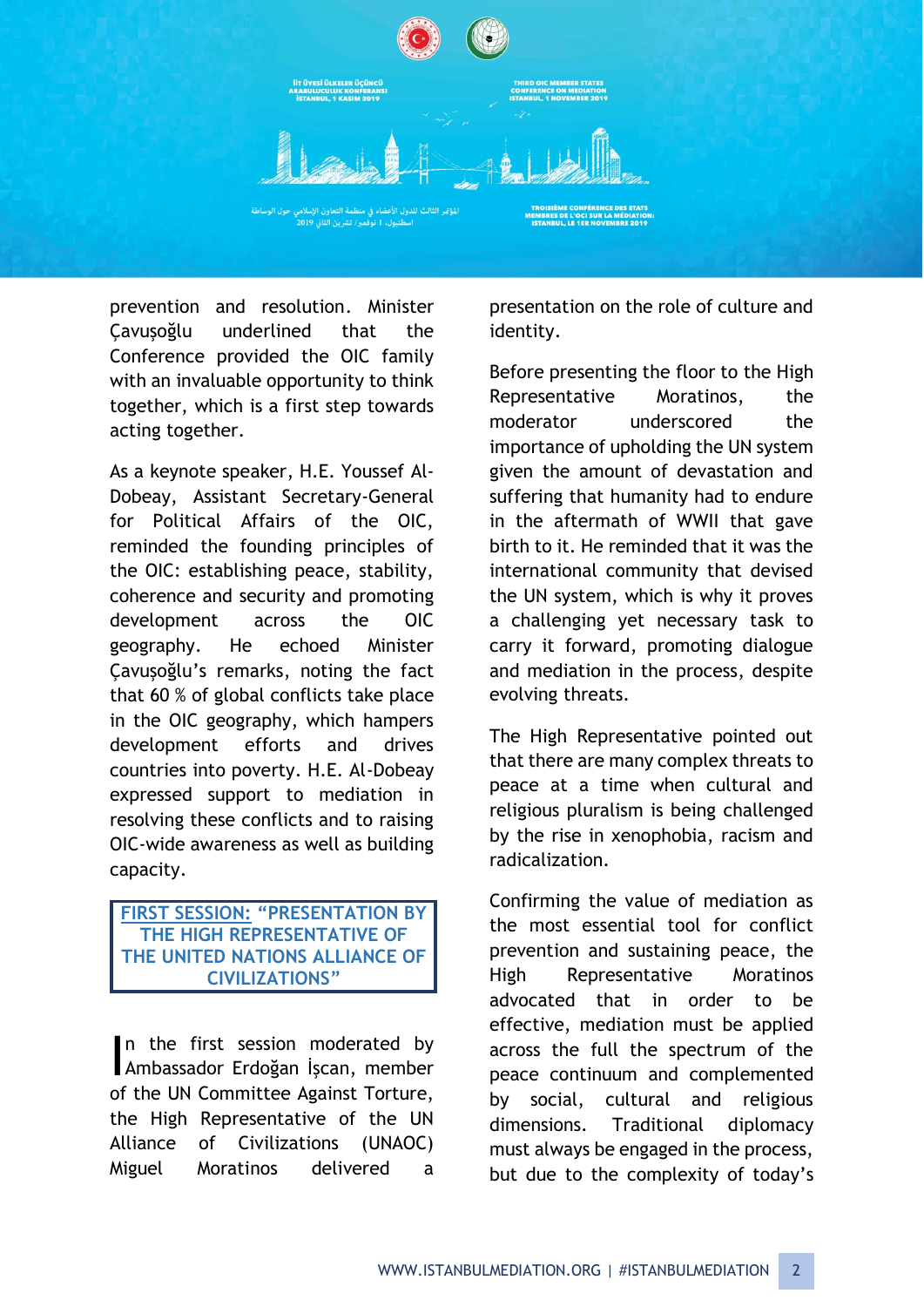

world and the changing nature of peace and conflict, it should be accompanied by further considerations to achieve its goal. This finding calls for the introduction of a new approach in mediation, which includes the aforementioned dimensions and is mindful of the relatively new actors in the process, i.e. women, civil society and religious bodies.

During the discussion session with participants, several examples were presented where traditional mediation fell short of delivering the desired outcome, and should instead have been complemented by a bottom-up process with civil society. It was established that new tools and mechanisms must be introduced to the mix to resolve the conflicts of the 21st century. In the case of protracted conflicts where multiple mediation efforts have failed, the High Representative recommended having perseverance and conviction as the best tool at hand. Furthermore, he suggested that realpolitik may not allow for such elements as spirituality and culture/religion but in today's conflicts "where people's identities clash", it is essential to devise a more holistic approach.

Further into the discussion session, the High Representative Moratinos put forward three recommendations for what makes a good mediator: to engage with the parties/stakeholders involved, to work for the constituency to create an environment conducive to agreement, and to think outside the box.

Moreover, he added the role of mediation on cultural restoration, citing the works of the dedicated UNAOC unit to the restoration of religious sites. The High Representative Moratinos wrapped up this session by warning against ignoring cultural and religious aspects, which might lead to inconclusive mediation and post-conflict resolution efforts.

**SECOND SESSION: "PANEL ON CULTURALLY SENSITIVE MEDIATION: CONTOURS OF A CODE OF CONDUCT"**

he second session was joined by The second session was joined by<br>Nebil Dabur (Director General of SESRIC), Mutlaq bin Majid Al-qahtani (Ambassador, Special Envoy of the Foreign Minister of the State of Qatar for Counter-Terrorism and Mediation of Conflict Resolution), Abdessattar Ben Moussa (Former Head of Tunisian Human Rights League and the Current Ombudsman of the Republic of Tunisia), Miriam Coronel-Ferrer (Member of the United Nations Standby Team of Mediation Experts) and Nejib Friji (Director of the International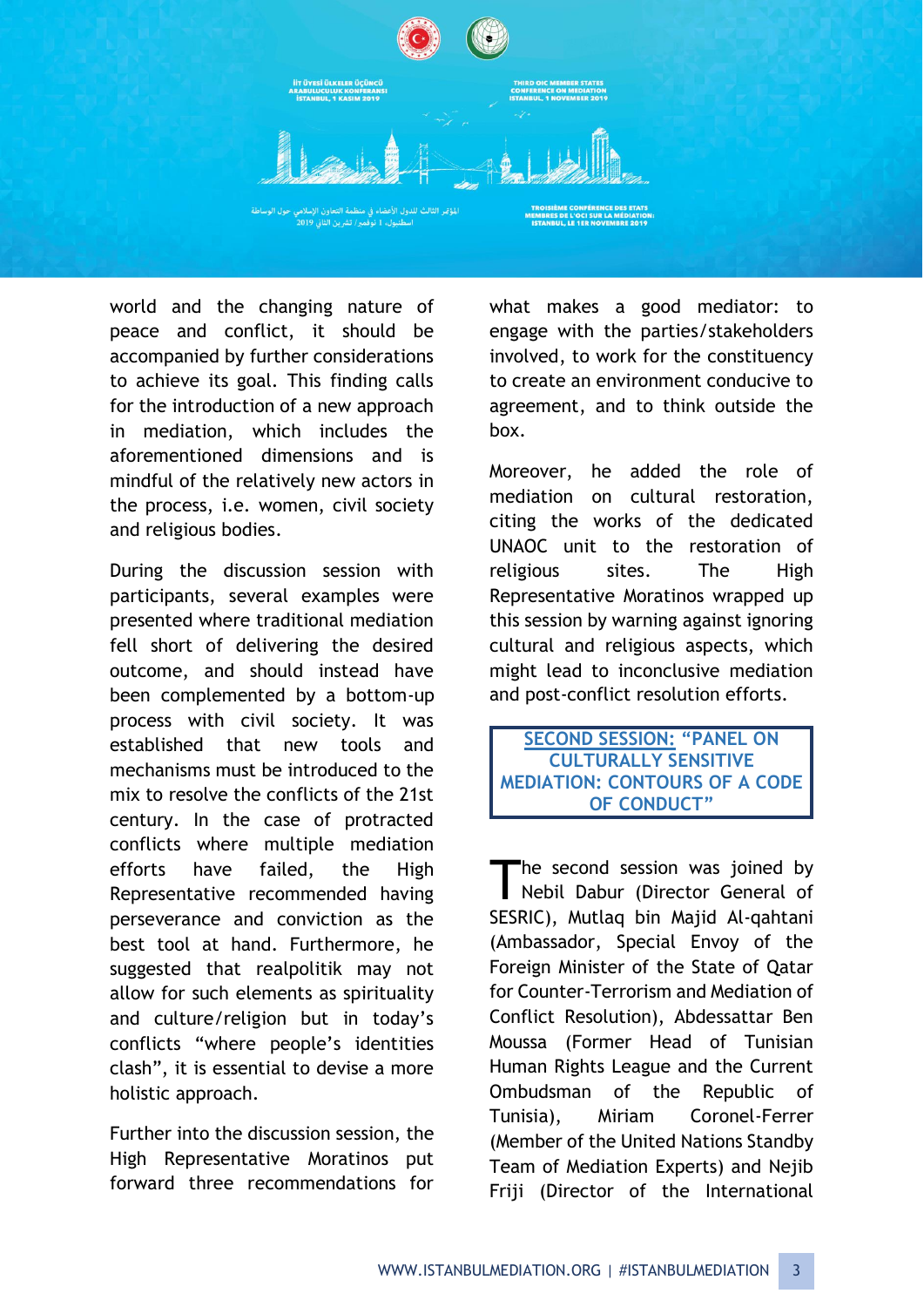

Peace Institute MENA Office) as panelists. Ahmed Sareer (Ambassador, Head of Peace, Security and Conflict Resolution Unit of the General Secretariat, Organization of Islamic Cooperation) moderated the panel.

The panel explored the contours of culturally sensitive mediation efforts and set of rules which should guide them. When it comes to cultural considerations in a conflict setting, insider mediators might have an advantage but this should not exclude outsider mediators from venturing into this mission. Drawing on two OIC Council of Foreign Ministers Resolutions on strengthening the mediation capacity of the OIC, the Organization is fulfilling its task of developing a Code of Conduct for Culturally Sensitive Mediation Approaches to provide a crucial tool in assisting in the de-escalation and resolution of conflicts.

The panelists elaborated on the possible features of such a code of conduct and emphasized that is should prescribe a specific set of requirements, including cultural preparation for mediation, active listening, having the language skills for the cultural context, emotional intelligence, avoiding preconceived notions about what a certain culture is,

and the role of religious and traditional leaders.

The panel presented the Tunisian case, where insider mediation of inclusive nature navigated the country through the storms in its democratic transition. This case illustrated the importance of active listening and being sensitive to the cultural preconceptions of different parties, culminating in an inclusive roadmap for the Tunisian reconciliation process.

The best way to eliminate conflict is to prevent it in the first place, which calls for cooperative action by international and regional organizations to develop the necessary mechanisms and tools.

Another case was the Philippines where cultural aspects regulated the design of the mediation and peace process, and even the selection of mediators. In the Philippines case, being culturally attuned to the context benefitted the peace process. It was noted that notwithstanding the importance of being culturally sensitive, cross-cultural conflicts are not always about culture, and the oppressive nature of culture should not be overlooked. Otherwise, certain cultural aspects that originally initiated the conflict might overwhelm the peace process and restart the conflict. What is important is to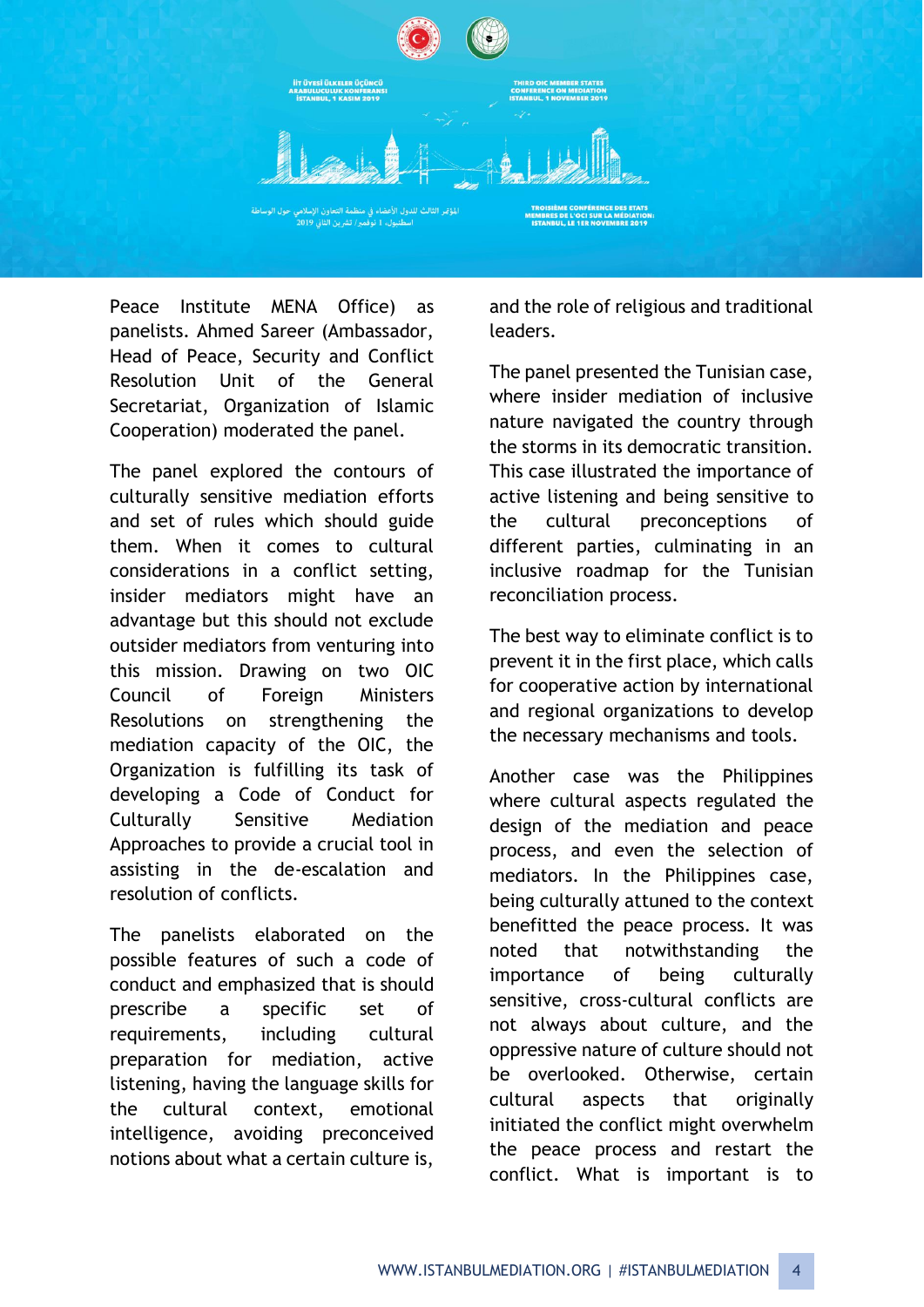

encourage positive transformations in perceptions to minimize the likelihood of this scenario.

#### **THIRD SESSION: "PANEL ON HUMAN-CENTRIC CONFLICT RESOLUTION: NOTES FROM THE FIELD"**

● derated by Prof. Dr. Fuat Keyman Moderated by Prof. Dr. Fuat Keyman<br>M(Director of the Istanbul Policy Center), the final session of the Conference was joined by Nasser Judeh (Member of the UNSG's High-Level Advisory Board on Mediation, Former Foreign Minister of Jordan) and Ambassador Ertuğrul Apakan (Former Head of the OSCE Special Monitoring Mission to Ukraine). With the participation of two high-level officials with strong field experience, the panel particularly focused on Palestine and Ukraine. Mr. Judeh suggested that the Palestinian-Israeli conflict should instead be viewed as an Arab-Israeli conflict because it relates to the Arab world as a whole. The key to succeeding in conflict prevention and mediation efforts is for the Muslim world to assume ownership of the conflicts taking place in this geography.

Furthermore, Mr. Judeh proposed that due to its one-of-a-kind nature and

backing of the OIC countries, the Arab Peace Initiative is an important mechanism that could be used effectively. He drew attention to the stalemate in the Palestinian-Israeli conflict, which leads people into despair and fuels extremism.

Sharing his experience in the OSCE Special Monitoring Mission to Ukraine, Mr. Apakan underlined how the nature of the Ukrainian conflict quickly shifted from a political one to a militarized one. He further stressed the need to establish a sustainable ceasefire first, and transition into political conciliation process afterwards.

Additionally, he affirmed the role technology plays in conflict prevention and mediation efforts, and reiterated the importance of exploring new tools in this process.

The essential take-home messages from the panel were the following: adopting a human-centric approach in conflict prevention and mediation is crucial. Mediators must effectively engage with the grassroots and civilians in an inclusive manner to understand their concerns and expectations. Communication is key in diplomacy and all mediation initiatives. Preventing and resolving